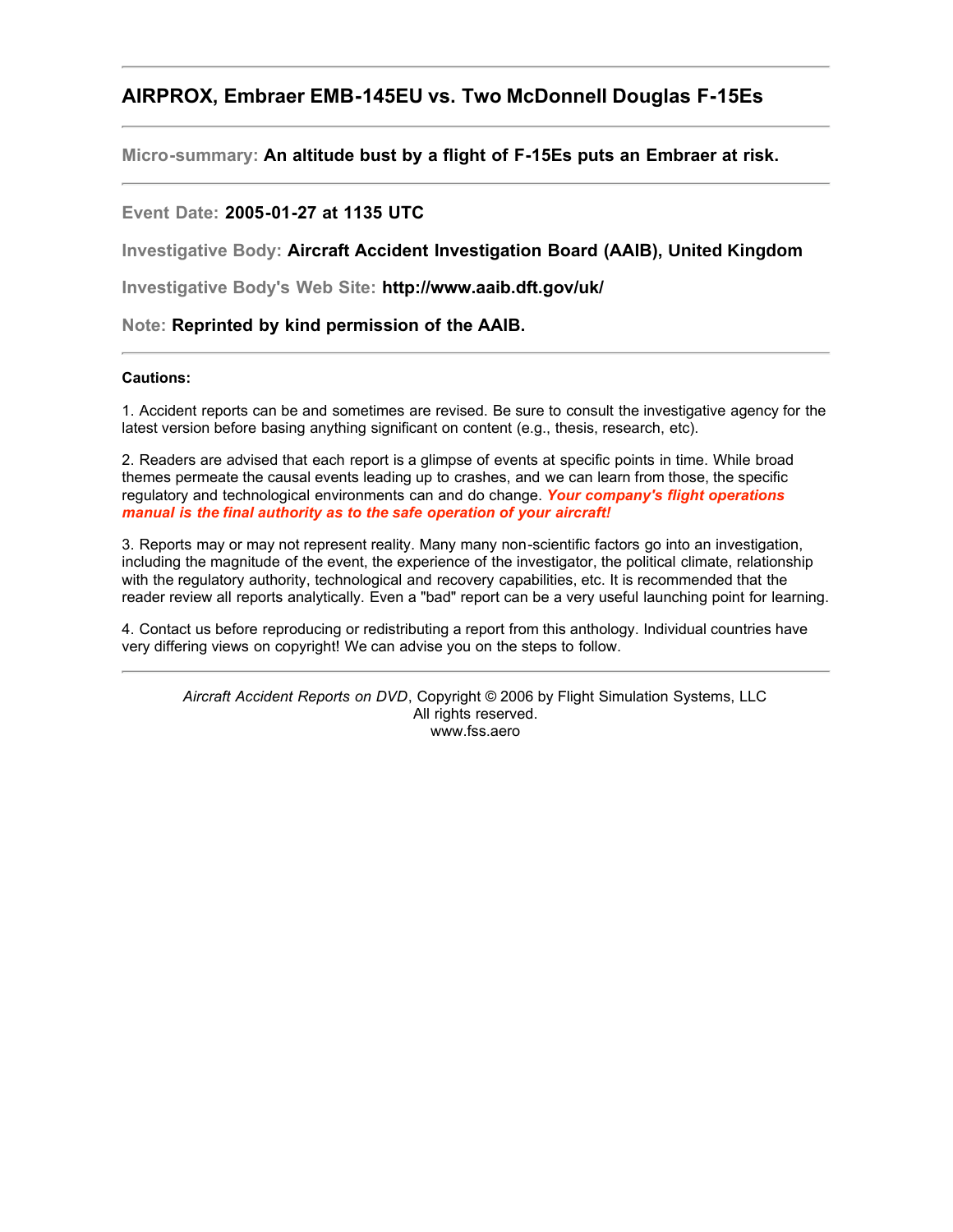#### **INCIDENT**

| <b>Aircraft Type and Registration:</b> | Embraer EMB-145EU, G-EMBE<br>(1)<br>(ii) Two Mc Donnell Douglas F15E Eagle aircraft |
|----------------------------------------|-------------------------------------------------------------------------------------|
| Date & Time (UTC):                     | 27 January 2005 at 1135 hrs                                                         |
| Location:                              | Between reporting points EBOTO & SIVDA (near<br>Bedford) at FL210                   |
| <b>Type of Flight:</b>                 | Public Transport (Passenger)<br>(1)<br>(ii) Military                                |
| <b>Persons on Board:</b>               | Passengers - 35<br>$C$ rew - 4<br>(1)<br>$(ii)$ Crew - 4<br>Passengers - None       |
| Injuries:                              | None                                                                                |
| <b>Nature of Damage:</b>               | None                                                                                |
| <b>Information Source:</b>             | <b>AAIB</b> Field Investigation                                                     |

### **Synopsis**

The aircraft commander reported seeing a military fighter aircraft pass close in front of him whilst his aircraft was cruising on Airway P155 at FL210. The conflicting aircraft was later identified as one of a pair of United States Air Force F15E 'Eagle' aircraft diverting from RAF Lakenheath to RAF Valley. The military aircraft were both low on fuel and were diverting due to poor weather and air traffic delays at Lakenheath. They had climbed above their cleared level and one aircraft passed within 0.53 nm of the aircraft on the airway. It has not been possible to determine the vertical separation during the 'Airprox' encounter.

### **History of flight**

Two F15E 'Eagle' aircraft departed in formation from RAF Lakenheath, Suffolk at 0948 hrs for a close air support training sortie at Otterburn Range which is about 20 nm north-west of Newcastle. Each aircraft was crewed by a pilot and a weapons system officer. The formation commander had the allocated callsign Tahoe 51 and his wingman callsign Tahoe 52. The formation was to operate under the leader's callsign.

The sortie had been planned early that morning and fuel calculations took into account the Allocated Sortie Duration (ASD) of 1.3 hours and the nominated diversion of RAF Valley in Anglesey, Wales. "BINGO" fuel, the lowest fuel load required to return to base from the range and if necessary divert, was 10,000 lb.

On reaching the range the aircraft flew at altitudes between 10,000 and 12,000 ft being guided onto ground targets by ground based forward air controllers. About twenty-five minutes into the exercise Tahoe 52 informed the formation commander that he was approaching "BINGO" fuel. The formation commander decided to reduce "BINGO" fuel to 9,000 lb as he considered that under the prevailing conditions, both aircraft still had sufficient fuel remaining to complete one more run at 20,000 ft during the climb to their cruising altitude for their transit back to Lakenheath. About 10 nm from the target Tahoe 52 informed the formation commander that he was now at the new lower "BINGO" fuel level, but the formation commander decided to complete the run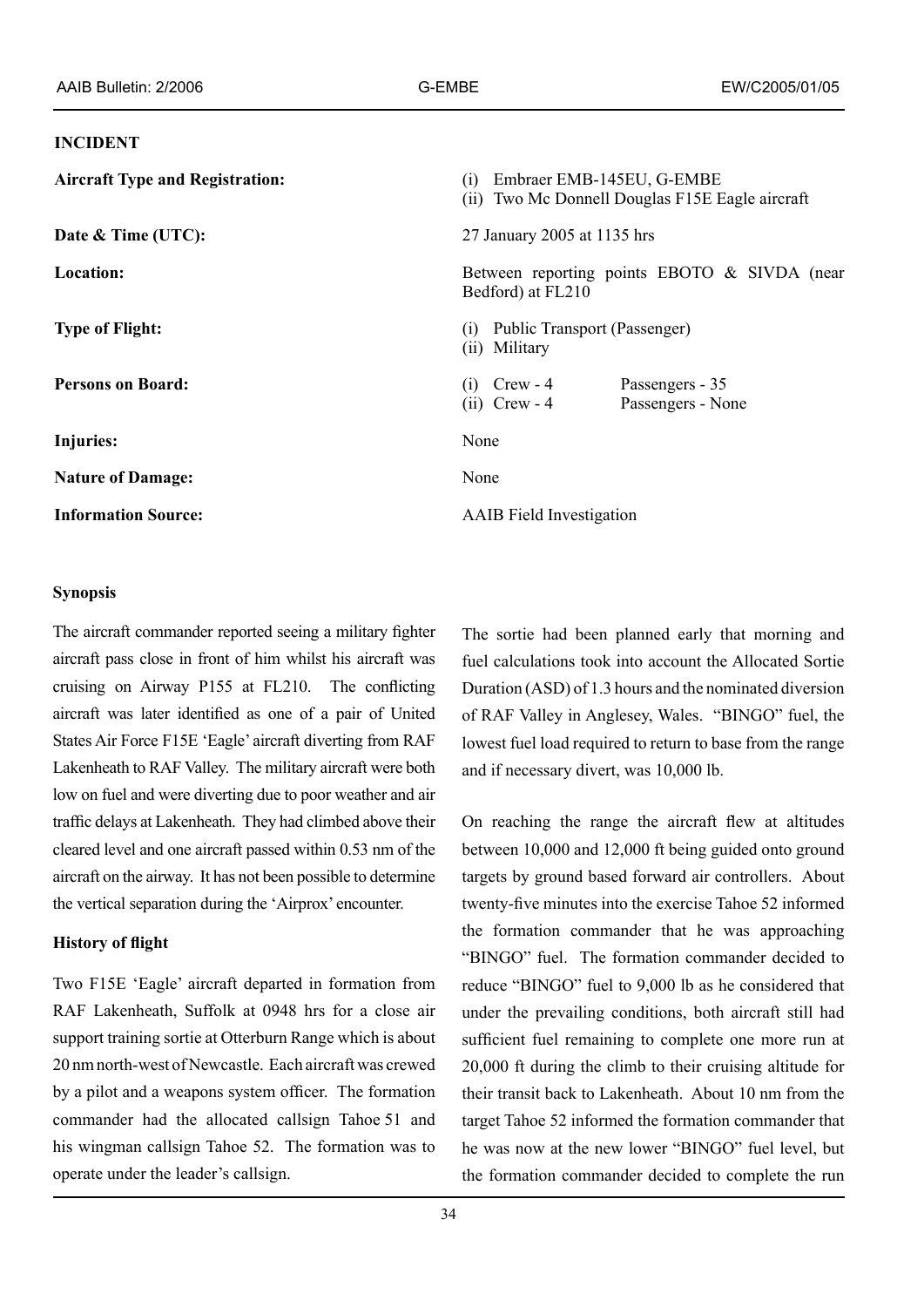as he estimated that to do so would only burn an additional 200-300 lb in fuel.

Having completed this final run the two aircraft climbed to FL240 and flew in formation towards Lakenheath, at the normal transiting speed of 320 KCAS. Shortly after reaching FL240, Tahoe 52 requested they slow down in order to conserve fuel as his flight management system was indicating that his aircraft would arrive at Lakenheath with 5,800 lb of fuel; the calculated diversion fuel being 6,900 lb. The formation commander judged that fuel could be conserved by carrying out a minimum power descent from their cruising altitude which would result in the aircraft arriving at Lakenheath with sufficient fuel to divert.

Between 75 and 100 nm north of Lakenheath, at about 1105 hrs, the formation commander contacted the  $SOF<sup>1</sup>$ at Lakenheath for a weather update. He was informed that the weather was worse than that on departure and was continuing to worsen. The ATIS weather report obtained by the formation commander a few minutes later gave the main cloud base as 1,200 ft aal (above airfield level), but with some cloud at 800 ft aal. Shortly after this, about 50 nm north of the airfield, the aircraft began their minimum power descent at which time Tahoe 52 observed eight other aircraft on his datalink display operating in the Lakenheath area.

Initial contact with Lakenheath ATC was made at 1116 hrs when the aircraft were handed over from London Military Radar to the Lakenheath Approach controller. At this time the aircraft were maintaining their formation in VMC above a layer of cloud. The

**Footnote**

aircraft were given a radar information service and were cleared to descend to FL070. The formation commander requested an ILS approach in trail to the active runway, Runway 06, and the aircraft were given radar vectors to the east for sequencing. When the formation was given vectors back towards the west the formation commander realised the spacing between the formation and the aircraft ahead had now extended beyond the minimum 10 nm spacing normally required by Lakenheath ATC. The formation was also informed by ATC that: "Arrival is busy".

Concerned by their low fuel state, at 1121 hrs, the formation commander asked ATC what the expected delay would be. ATC replied that there would be "NEGATIVE DELAY" and that they were now being turned onto the downwind leg. Thinking they would shortly be vectored onto the approach the formation commander decided to continue with his intention of landing at Lakenheath, both aircraft then having less than their planned diversion fuel for RAF Valley.

In order to expedite the approach for Tahoe 52, who had less fuel remaining than Tahoe 51, Tahoe 52 took the lead as the formation turned to the west. Tahoe 51 took up a position in trail using his aircraft's radar to maintain a 2 nm separation. Tahoe 52 then took it upon himself, without discussion with the formation commander, to take over the formation's radio transmissions with ATC. As a result of the change in lead aircraft, ATC also instructed Tahoe 52 to take over the formation squawk of 0407 on his transponder, at the same time instructing the formation commander to turn his transponder to standby. These instructions were acknowledged by the two pilots.

At 1122 hrs the formation requested, and were given, a radar advisory service in anticipation of going IMC

<sup>1</sup> Supervisor of Flying: a pilot or weapon system officer in the control tower passing operational information to crews on a different UHF frequency to ATC.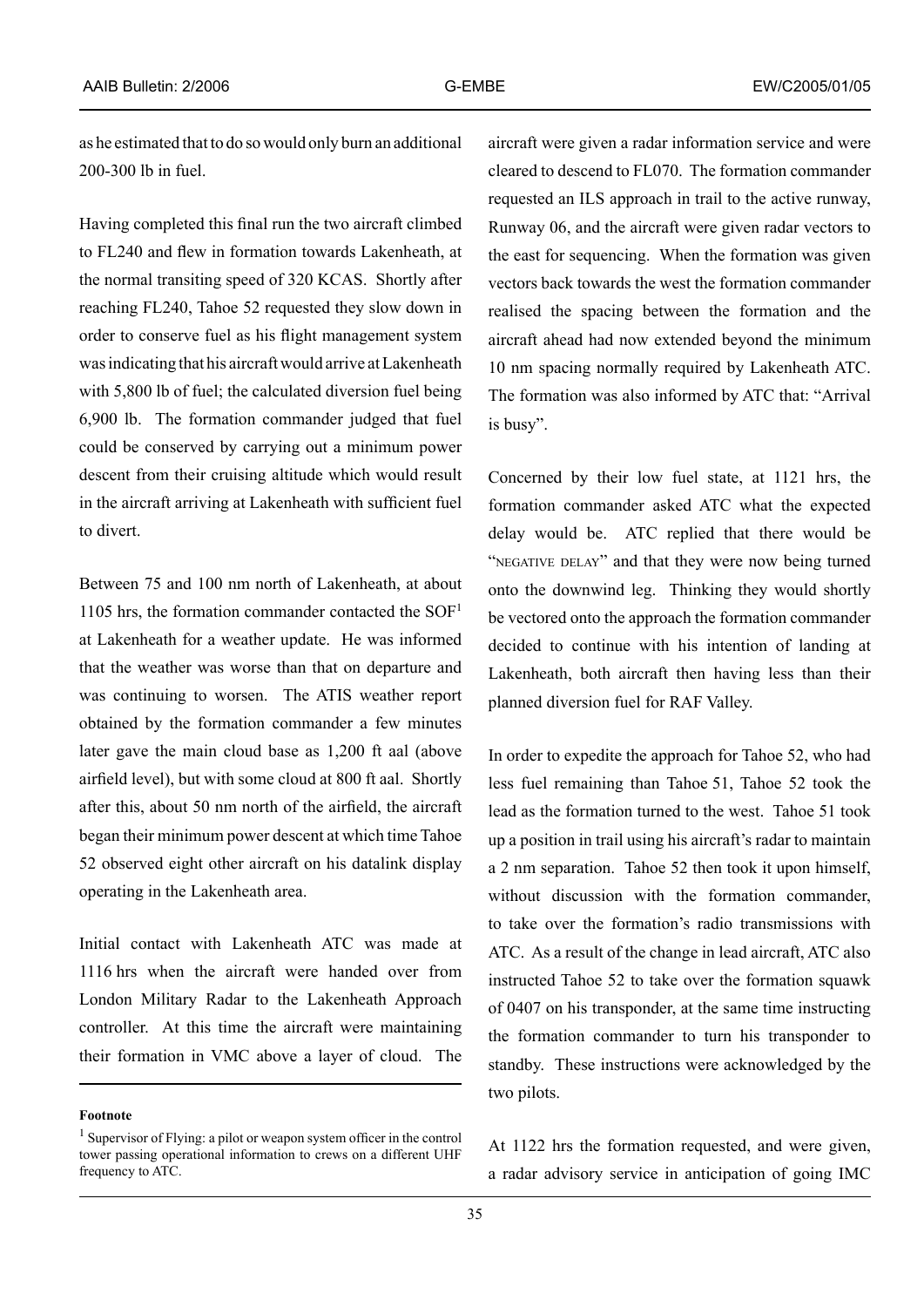as they continued their descent towards the cloud layer covering the Lakenheath area. At about this time the formation commander also requested an update on the latest airfield weather conditions from the SOF who reported a pilot observed cloudbase of between 300 and 500 ft aal.

The formation commander had expected to be turned by ATC onto a closing heading for the ILS by the time the aircraft were 13 nm west of the airfield, however the vectors given took them about 30 nm west. As a result he again questioned the expected delay with ATC and at 1127 hrs mentioned for the first time the possibility of having to divert to RAF Valley. Approach replied that they would be turned in another 5 nm and handed them over to the Lakenheath Arrival frequency. The formation checked in with Lakenheath Arrival at 1128 hrs and were given a vector back towards the airfield and clearance to descend to an altitude of 3,000 ft. ATC now reported that the aircraft were under a radar information service, the aircraft having been under a radar advisory service at the time they were handed over. This change was not questioned by either aircraft.

Listening to the radio transmissions between ATC and other aircraft on the Arrival frequency the formation commander became aware that the aircraft ahead of them was an F15E. This aircraft was following an F15C which was on finals. The F15E was only 6 nm behind the F15C, which was less than the 10 nm minimum separation required by Lakenheath ATC. The formation commander was aware that the F15E has an approach speed of about 180 kt whereas the lighter F15C has an approach speed of about 150 kt and that the gap between them was therefore likely to close. He expected that it was likely that the following aircraft would have to go around and he was then also aware of a different aircraft going around due to the weather. He stated that all this

indicated to him that ATC were under pressure. The formation commander called the SOF for another update and was advised that the cloudbase was now 300 ft aal and reducing; the SOF recommended that the formation divert to RAF Valley.

At 1129 hrs Tahoe 52, as instructed by the formation commander, advised ATC that the formation was diverting to RAF Valley and that it was turning onto a heading of 291º. The aircraft were now about 25 nm west of Lakenheath, passing an altitude of about 5,000 ft in the descent. Tahoe 52 had about 5,000 lb of fuel on board and the formation commander about 5,500 lb.

ATC asked for the call to be repeated. The formation commander informed Tahoe 52 that he, the formation commander, would now make the formation's ATC calls and informed ATC that the formation would be turning onto a heading of 300º. He also requested a hand over to London Military Radar. Although it was not discussed between the aircraft, Tahoe 52 maintained the formation squawk of 0407. The formation commander then used his auxiliary radio to instruct Tahoe 52 to carry out a climb at maximum 'dry' power to FL240. Seconds later Lakenheath Arrival instructed:

| Arrival'   | "TAHOE FIVE ONE CLIMB AND |
|------------|---------------------------|
|            | MAINTAIN FLIGHT LEVEL TWO |
|            | THREE ZERO STAND-BY FOR   |
|            | CO-ORDINATION"            |
|            |                           |
| Tahoe $51$ | " $WILCO$ "               |

Then, using the auxiliary radio, the formation commander instructed Tahoe 52 to check his fuel load and requirements for the diversion. No mention was made of their cleared flight level nor his previous instruction to climb to FL240, although he did inform Tahoe 52 that he intended to request airways crossing clearance at FL300.

г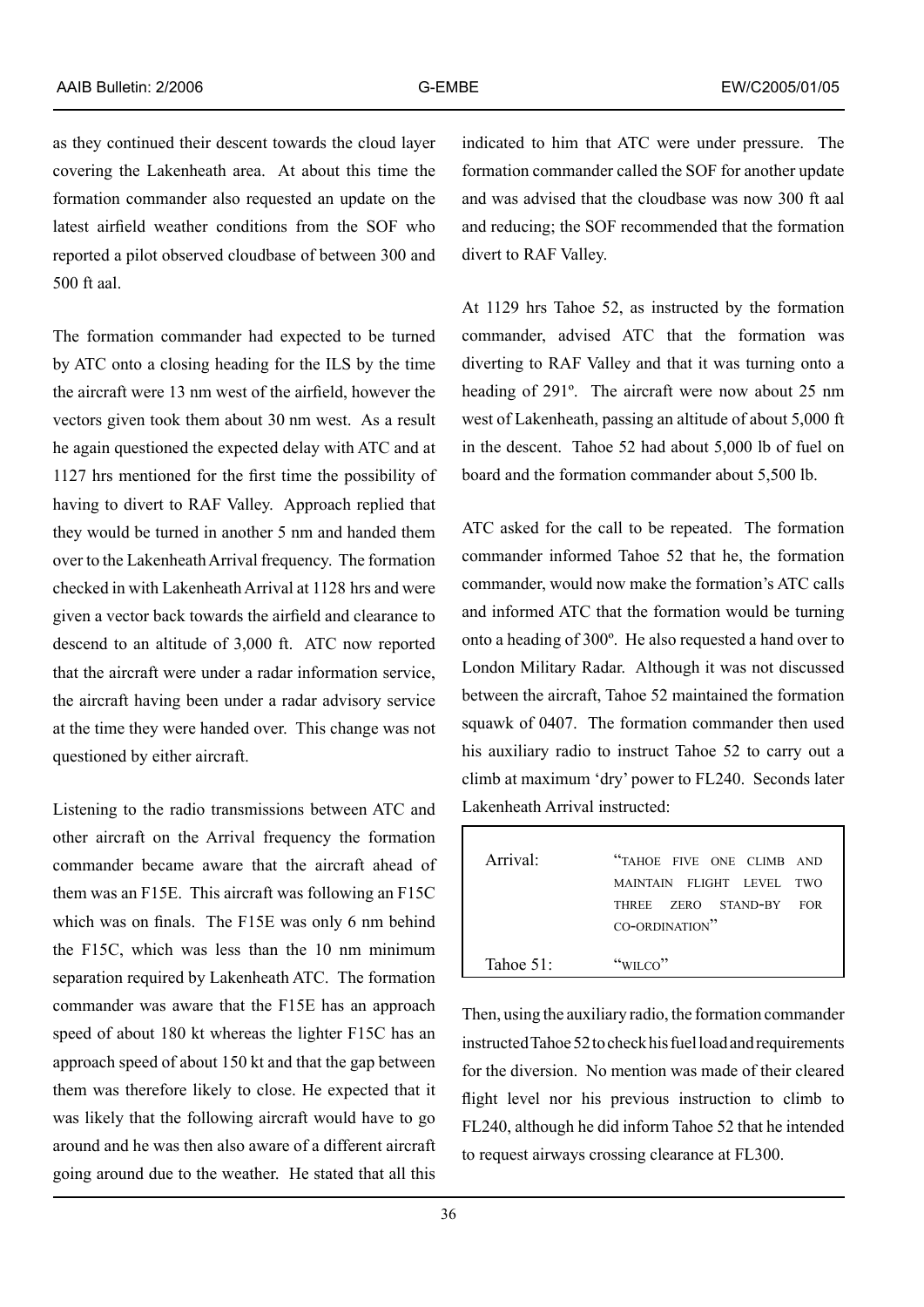The formation commander also commenced climbing, at a rate of about 5,000 ft/min, and was aware of controlled airspace above his aircraft at FL195 from his avionic displays . He was increasingly concerned about the fuel state of Tahoe 52, who was by now about 5 nm ahead and to the west of his own position. The formation commander made several calls to Lakenheath Arrival to get a hand over to London Military Radar (callsign 'London Mil') for airways crossing clearance, which was more and more urgently needed due to their position. The first of these calls was at 1130 hrs:

| Tahoe 51:               | "ARRIVAL WOULD YOU PASS TO<br>LONDON THAT WE'RE GONNA BE<br>CLIMBING TO FLIGHT LEVEL THREE<br>HUNDRED REQUESTING TO CROSS<br>THE AMBERS AT FLIGHT LEVEL<br>THREE HUNDRED" |
|-------------------------|---------------------------------------------------------------------------------------------------------------------------------------------------------------------------|
| Arrival <sup>-</sup>    | "TAHOE FIVE ONE UH<br>CORRECTION MAINTAIN FLIGHT<br>LEVEL ONE FIVE ZERO EXPECT<br>HIGHER WITH LONDON"                                                                     |
| Tahoe $51$ <sup>.</sup> | "ROGER WOULD YOU PASS THAT<br>MESSAGE TO LONDON PLEASE"                                                                                                                   |
| Arrival·                | "TAHOE FIVE ONE WILCO"                                                                                                                                                    |

The aircraft were by then climbing through FL 120.

At 1130:19 hrs the process of arranging a handover to London Military was begun through telephone conversations between the London Military allocator and the Lakenheath coordinator. Within 20 seconds, a London Military controller had been allocated to handle the "un-pre-noted UHF handover". The London Military controller asked the Lakenheath coordinator to instruct the formation to squawk 6143 for identification. This was acknowledged by the Lakenheath coordinator but the conversation about the formation's requests and intentions continued for about another 40 seconds,

interspersed with and interrupted by several messages between aircraft and the Lakenheath Arrival controller. At 1131:33 hrs the Lakenheath Arrival controller informed the formation that their handover to London Military had been arranged. The formation was instructed to turn onto a heading of north and to call London Military on 254.825 MHz. The 6143 transponder code acknowledged by the Lakenheath coordinator was not communicated to the formation.

Radar records showed that by this time Tahoe 52 was in the climb passing FL160. The frequency change to 254.825 MHz was correctly read back by the formation commander and he instructed his wingman to change to that frequency. However, the wingman did not acknowledge the leader's instruction so a few seconds later, using the aircraft's auxiliary radio (on a private frequency), Tahoe 51 then transmitted "TAHOE FIVE TWO COME UP TWO FIVE FOUR **ZERO** TWO FIVE" (instead of 254.**8**25 Mhz). None of the crew in either aircraft noticed the mistake and the formation commander attempted to make contact with London Military on the incorrect frequency. Radar records show that at this time the Mode C squawk being transmitted by Tahoe 52 for the formation disappeared.

Unable to get a reply to his transmissions, the formation commander instructed Tahoe 52 to select a pre-set frequency and the formation made contact with London Military at 1132:20 hrs:

| Tahoe $512$             | "LONDON MIL TAHOE FIVE ONE"                                                                                         |
|-------------------------|---------------------------------------------------------------------------------------------------------------------|
| London Mil <sup>-</sup> | "TAHOE FIVE ONE LONDON MIL<br>PASS YOUR MESSAGE"                                                                    |
| Tahoe $512$             | "ROGER M'AM WE ARE FUEL<br>DIVERT OFF OF LAKENHEATH<br>DIRECT TO VALLEY I NEED CLIMB<br>TO FLIGHT LEVEL THREE<br>UР |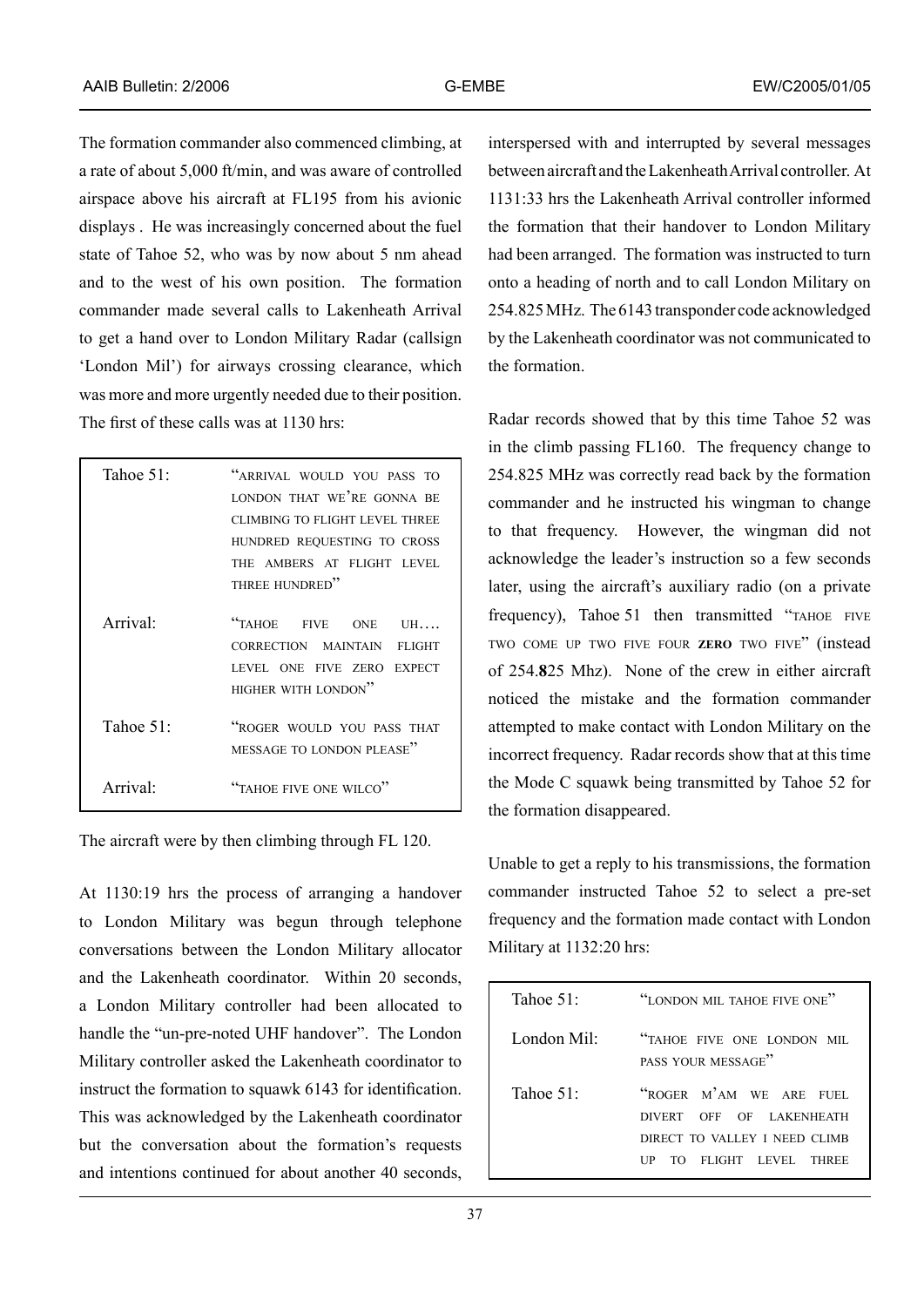|                         | HUNDRED OR THREE ONE ZERO<br>DIRECT TO VALLEY FOR FUEL"                                                                                                                     |
|-------------------------|-----------------------------------------------------------------------------------------------------------------------------------------------------------------------------|
| London Mil:             | "TAHOE FIVE ONE CONFIRM YOUR<br>LEVEL PASSING"                                                                                                                              |
| Tahoe $511$             | "ROGER MA'AM I'M AT TWO ZERO<br>SEVEN AND I'D LIKE TO CLIMB UP TO<br>FLIGHT LEVEL THREE HUNDRED"                                                                            |
| London Mil <sup>-</sup> | "TAHOE FIVE<br>ONE AVOIDING<br><b>ACTION TURN RIGHT HEADING</b><br>NORTH TRAFFIC BELIEVED TO BE<br>YOUYOU HAVE TRAFFIC EAST<br>THREE MILES AT FLIGHT LEVEL<br>TWO ONE ZERO" |
| Tahoe $51$ :            | "ROGER I BELIEVEI'VE GOT MY<br>WINGMAN WITH ME AS WELL YOU<br>MIGHT SEE HIM"                                                                                                |
| London Mil $\cdot$      | "TAHOE FIVE ONE SQUAWK SIX ONE<br>FOUR THREE WHAT TYPE OF RADAR<br>SERVICE DO YOU REQUIRE"                                                                                  |

At this time Tahoe 52 was approximately 5 nm northwest of Tahoe 51 at an unknown altitude. Also at this time London Area Control Centre received a radio transmission from the captain of a civil Embraer 145 flying at FL210 from west to east along Airway P155 in the area of the two military aircraft. The captain informed ATC that they had just seen an F15 aircraft pass the nose of their aircraft about one hundred feet below and "no more than about two hundred yards ahead, descending".

Meanwhile the formation commander of the military aircraft was still in conversation with the London Military controller:

| Tahoe $511$ | "SIX ONE FOUR THREE I WOULD     |
|-------------|---------------------------------|
|             | LIKE RADAR CONTROL AND WE       |
|             | SAW CIVIL TRAFFIC OUR APOLOGIES |
|             | THERE AND WE WOULD LIKE TO      |
|             | CLIMB UP TO FLIGHT LEVEL THREE  |
|             | ZERO ZERO"                      |
|             |                                 |

| London Mil $\cdot$ | "TAHOE<br><b>FIVE</b><br>ONE NEGATIVE<br>MAINTAIN YOUR LEVEL UNTIL<br><b>IDENTIFIED"</b>                                                                                                                                                                         |
|--------------------|------------------------------------------------------------------------------------------------------------------------------------------------------------------------------------------------------------------------------------------------------------------|
| Tahoe $511$        | "TAHOE FIVE ONE IS GOING TO<br>SQUAWK EMERGENCY MA'AM WE<br>HAVE EMERGENCY FUEL DIVERT<br>FOR TAHOE FIVE TWO WHO IS<br>WITH US WE NEED TO CLIMB TO<br>THREE ZERO ZERO IF THAT WOULD<br>HELP YOU BETTER WE WOULD<br>LIKE TO GO AHEAD AND SOUAWK<br>EMERGENCY NOW" |
| London Mil $\cdot$ | "TAHOE FIVE ONE AFFIRM SQUAWK<br>EMERGENCY"                                                                                                                                                                                                                      |

The time of this transmission corresponds with the re-appearance of secondary data on radar for both Tahoe 51 and Tahoe 52, the formation commander now positioned about 10 nm to the east of his wingman flying on a divergent track. Both aircraft levelled shortly afterwards at FL230.

The formation commander pressed ATC for a climb to FL300 which was denied due to conflicting traffic. The formation commander then asked London Military if there was a suitable airfield with good weather for them to divert to on the eastern side of the country, suggesting the military airfields at Cottesmore and Waddington. The controller was at this time on the telephone trying to arrange a hand over of the aircraft to Swanwick Military. Due to the loud volume of the telephone she misheard the transmission as a request to divert to Cottesmore. A further request by Tahoe 51 for the anticipated delay before they could climb was also misheard by the controller as a request to climb.

Tahoe 51 made a further request for the weather at Cottesmore or Waddington but the request was not answered. Instead Tahoe 51 was asked to confirm he was the lead aircraft to which he replied that he was and that his wingman was to the west of him. London Military then gave clearance to climb: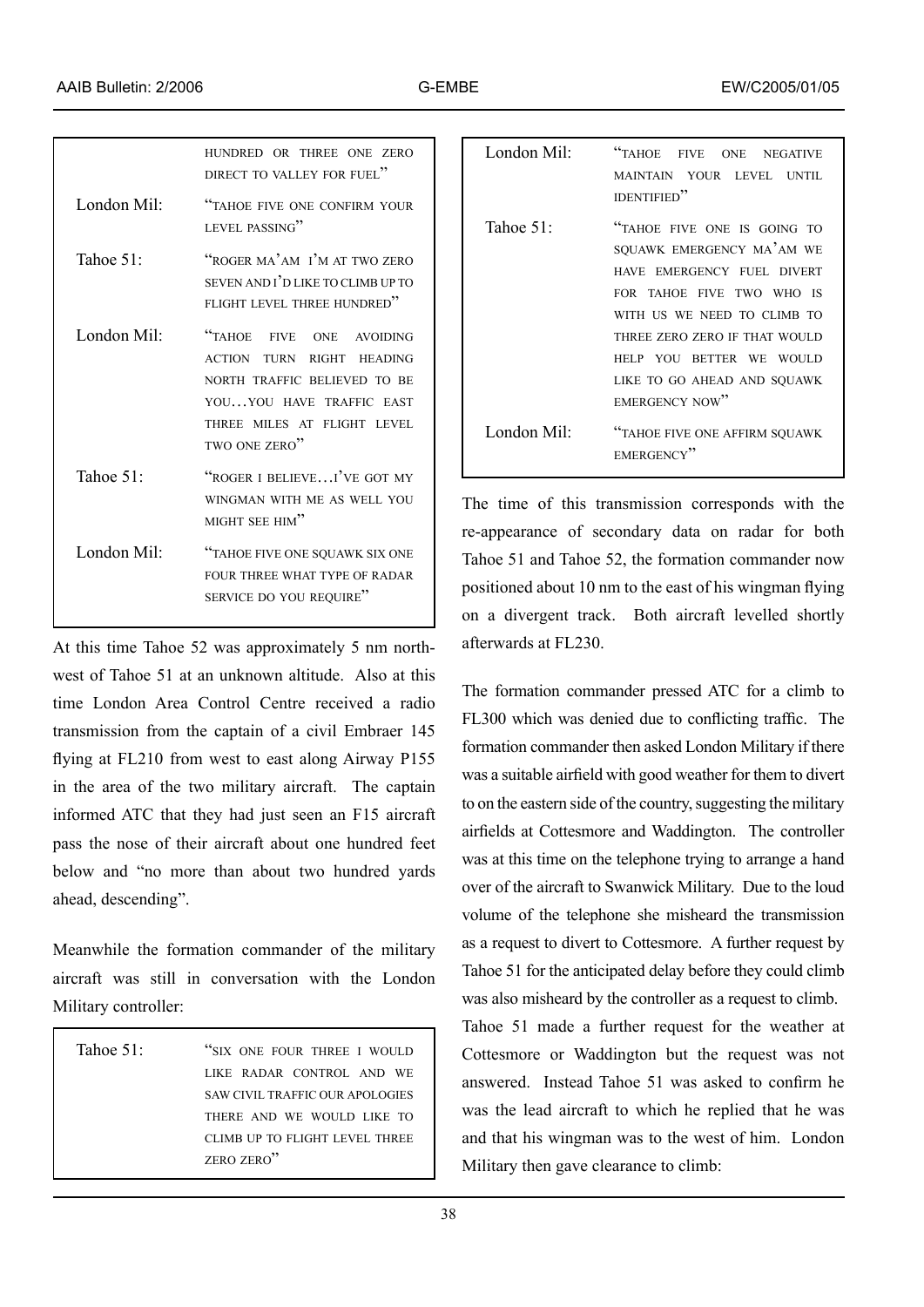| London Mil $\cdot$ | "TAHOE FIVE ONE CLIMB NOT                                                                    |
|--------------------|----------------------------------------------------------------------------------------------|
|                    | ABOVE FLIGHT LEVEL TWO FOUR                                                                  |
|                    | ZERO MAINTAIN YOUR LEVEL                                                                     |
|                    | TAHOE FIVE TWO MAINTAIN FLIGHT                                                               |
|                    | LEVEL TWO THREE ZERO YOU'RE                                                                  |
|                    | CO-ORDINATED AGAINST<br>CIVII.                                                               |
|                    | TRAFFIC ON THE AIRWAY"                                                                       |
| Tahoe 52 $\cdot$   | "TAHOE FIVE TWO FLIGHT LEVEL<br>TWO THREE ZERO AND LOOKING<br>FOR CLIMB AS SOON AS POSSIBLE" |
| London Mil $\cdot$ | <b>"TAHOE FIVE ONE FLIGHT CONTACT</b>                                                        |
|                    | SWANWICK MIL TWO SEVEN FIVE                                                                  |
|                    | DECIMAL THREE FIVE"                                                                          |
| Tahoe 51 $\cdot$   | "TWO SEVEN FIVE DECIMAL THREE                                                                |
|                    | FIVE TAHOE FIVE ONE PUSH"                                                                    |

Both aircraft then switched frequency to Swanwick Military:

| Tahoe $51$ <sup>.</sup>   | "LONDON MIL TAHOE FIVE ONE<br>EMERGENCY AIRCRAFT FOR FUEL<br>REQUESTING THREE ZERO ZERO<br>DIRECT VALLEY"                                                                      |
|---------------------------|--------------------------------------------------------------------------------------------------------------------------------------------------------------------------------|
| Swanwick Mil:             | "TAHOE FIVE ONE SWANWICK MIL<br><b>IDENTIFIED CLIMB FLIGHT LEVEL</b><br>THREE ONE ZERO RADAR CONTROL<br>REQUEST YOUR HEADING"                                                  |
| Tahoe 51:                 | "ROGER MA'AM THE HEADING<br>WILL BE TWO NINE ZERO"                                                                                                                             |
| Swanwick Mil <sup>.</sup> | "TAHOE FIVE ONE COPIED TAHOE<br>FIVE TWO ARE YOU ON<br><b>THIS</b><br>FREQUENCY"                                                                                               |
| Tahoe 52 $\cdot$          | "TAHOE FIVE TWO AFFIRMATIVE<br>WE'RE PASSING TWO FOUR ZERO<br>FOR THREE ONE ZERO"                                                                                              |
| Swanwick Mil <sup>.</sup> | "TAHOE<br>FIVE TWO NEGATIVE<br>MAINTAIN YOUR CURRENT<br>ER<br>LEVEL FLIGHT LEVEL TWO FOUR<br>ZERO REQUEST YOUR HEADING AND<br>CONFIRM YOU'RE AN EMERGENCY<br>AIRCRAFT AS WELL" |

| Tahoe $522$ | "TAHOE<br>FIVE TWO IS UNABLE             |
|-------------|------------------------------------------|
|             | WE ARE EMERGENCY AIRCRAFT                |
|             | CLIMBING TO THREE ONE ZERO AT            |
|             | THIS TIME ER WE ARE HEADING              |
|             | THREE ZERO ZERO DIRECT                   |
|             | VALLEY"                                  |
|             | Swanwick Mil: "TAHOE FIVE TWO THAT'S     |
|             | UNDERSTOOD BOTH AIRCRAFT                 |
|             | EXPEDITE CLIMB FLIGHT LEVEL              |
|             | THREE ONE ZERO MAKE YOUR                 |
|             | HEADING TWO NINE ZERO BOTH               |
|             | AIRCRAFT ARE NOW UNDER RADAR<br>CONTROL" |

Both aircraft then climbed to FL310 and continued towards RAF Valley. During their transit Swanwick Military questioned Tahoe 52 to confirm that the aircraft also had a fuel emergency. The controller then confirmed the relative position of both aircraft and that each callsign was now that of a single aircraft and not a formation.

Four minutes after being cleared to climb to FL310, Tahoe 52 informed Swanwick Military that he was beginning his descent for RAF Valley. The reported cloudbase over the airfield was 1,300 ft with a visibility of 30 km. Both aircraft were guided onto precision radar approaches to Runway 32 at RAF Valley and made successful landings. Tahoe 52 had a low fuel warning approximately 40 nm from the airfield and landed with 1,100 lb of fuel remaining. Tahoe 51 landed slightly behind Tahoe 52 with 2,000 lb of fuel onboard.

## **Weather**

Weather information at Lakenheath was provided by USAF meteorological resources. The Terminal Approach Forecast (TAF) for Lakenheath available at the time the flight was planned was as follows:

EGUL 270404 36010KT 9999 VCSH SCT020 BKN030 OVC050 QNH3026INS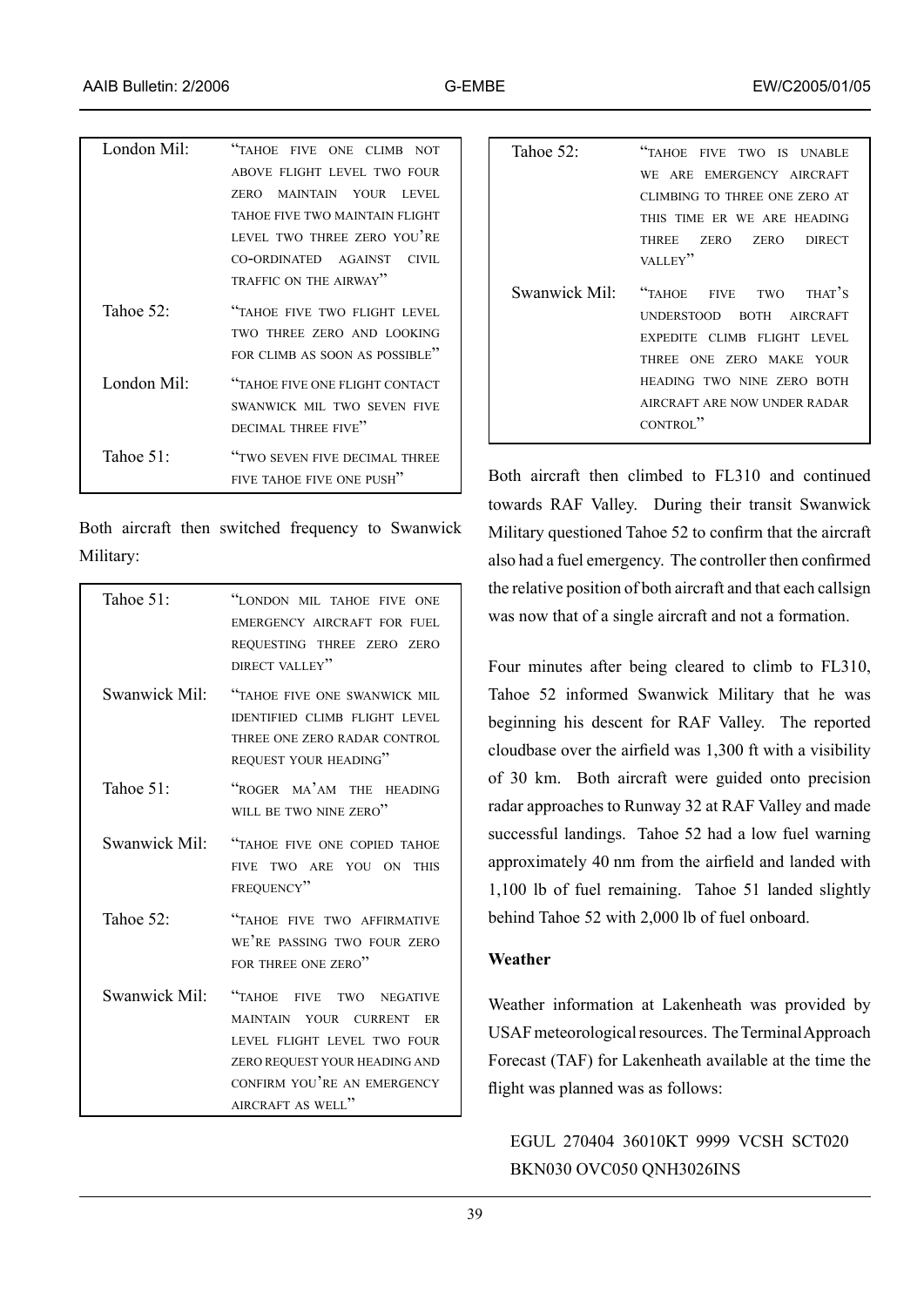TEMPO 0410 36010G15KT 9999 -SHRA BKN015 OVC030 BECMG 0910 35010G15KT 9999 -SHRA FEW020 BKN030 OVC050 QNH3023INS BECMG 1516 34010G20KT 9999 -SHRA FEW010 BKN0

The TAF had been updated by the time the aircraft began their return from Otterburn range to:

EGUL 271004 36010KT 8000 -DZ FEW006 BKN010 OVC025 QNH3023INS TEMPO 1114 3200 -DZ BKN007 OVC015 BECMG 1516 34010G20KT 9999 –RA FEW010 BKN020 OVC050 QNH3020INS BECMG 1920 35010G20KT 9999 –RA BKN010 OVC030

The actual conditions (METAR) for Lakenheath at the time of takeoff were:

EGUL 270955Z 36007KT 8000 DZ BR FEW006 BKN018 OVC027 06/03

The actual conditions (METAR) at Lakenheath when the aircraft began their return flight from Otterburn range were:

EGUL 271055Z 00008KT 5000 -DZ BR SCT008 BKN010 OVC015 05/04

The formation commander also stated that the aircraft experienced a tail wind component of 40 to 50 kt during their return transit to Lakenheath.

The METARs for RAF Cottesmore and RAF Waddington at the time of the diversion were:

RAF Cottesmore:

EGXJ 271050Z 36010KT 9999 -RADZ SCT005 OVC008 05/05 Q1027 EGXJ 271150Z 35010KT 2300 DZ SCT003 OVC006 05/05 Q1026

RAF Waddington:

EGXW 271050Z 34007KT 2500 -RADZ BKN004 OVC014 06/05 Q1027

EGXW 271150Z 34009KT 9000 -DZ SCT004 BKN008 OVC015 06/06 Q1026

#### **Aircraft description and operating procedures**

The F15E is a twin-engined fighter ground attack jet aircraft operated by a pilot and a weapons systems operator. The aircraft are operated in the UK by the United States Air Force at various bases, including Lakenheath in Suffolk. The F15C is a lighter, single seat fighter version of the aircraft.

The aircraft involved in this incident were equipped with a datalink which allowed the position of all aircraft operating the system to be shown on a display selectable by either crew member. In addition, they were equipped with radar capable of identifying the position of other aircraft. They were also fitted with an auxiliary radio which allowed communication between the two aircraft on a discrete frequency.

Fuel consumption is dependent on numerous factors but estimated figures for the aircraft involved in this incident indicate a fuel burn of between 7,000-10,000 lb/hr in the cruise and for the range exercise, reducing to 1,500 lb/hr in the idle descent. Standard operating procedures state a minimum required fuel quantity on landing of 1,200 lb and the declaration of an emergency fuel state when a landing at 800 lb or less is predicted. Tables carried by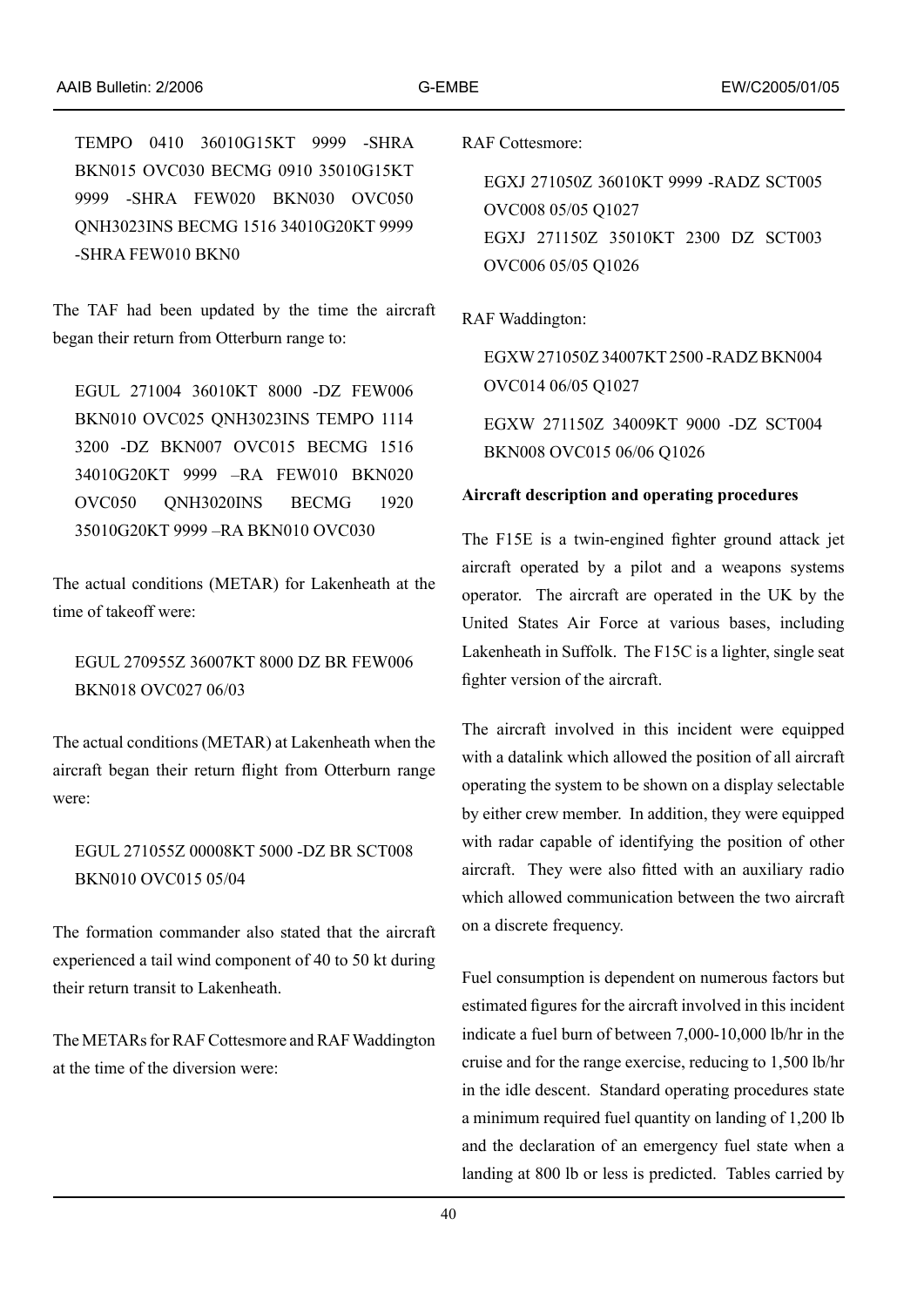the aircrew gave a planned diversion fuel requirement for RAF Valley from Lakenheath of 6,900 lb and a 'SNAP' diversion<sup>2</sup> requirement of 3,200 lb plus landing fuel (approximately 1,000 lb).

The formation commander had an A category instrument rating which allowed an approach to the published minimums, which for Runway 06 at Lakenheath were 200 ft aal and 800 m RVR. The wingman had a cat B instrument rating which allowed an approach to 300 ft aal and 1 nm (1854 m) RVR.

#### **Radar data**

Civilian air traffic control radar recordings were obtained covering the time of the incident. They show that at 1131 hrs the formation began squawking the emergency Mode A code 7700 with a concurrent Mode C altitude of 16,800 ft. Twenty five seconds later both the Mode A and C squawks disappeared, the last Mode C altitude recorded being 18,500 ft. The Mode A emergency squawk 7700 then reappeared 1 minute and 21 seconds later concurrent with a Mode C altitude of 22,400 ft.

The recordings showed a minimum lateral separation between Tahoe 52 and the Embraer 145 of 0.53 nm and a minimum lateral separation between Tahoe 51 and the Embraer 145 of 1.18 nm. No Mode C altitude information is displayed for either of the military aircraft during this period and it has not been possible to verify the minimum vertical separation.

#### **Footnote**

#### **Analysis**

When the crews carried out their fuel planning the weather conditions for Lakenheath were forecast to deteriorate with temporary light showers and a cloudbase of 1,500 ft predicted for around the time of their return. However when they took off the weather conditions were already worse than forecast with drizzle, mist and a cloudbase as low as 600 ft in parts. The worse than forecast conditions were reflected in the updated forecast promulgated later that morning but it was not available until after the two aircraft had departed.

The formation commander stated he had wished to remain at the range as long as possible in order to make use of the unusual opportunity presented by the presence of ground controllers at the range. Once his wingman had called at 'BINGO' fuel the formation commander had used his experience to re-calculate the minimum fuel required. This was done in the knowledge that fuel would be saved due to the tail wind on their return flight and by carrying out a minimum thrust descent, but importantly also under the misconception that there would be no problem with the weather on their return and that they would not be delayed by other aircraft trying to land. As a result Tahoe 52 had significantly less than the required fuel when the formation began its transit back to Lakenheath.

The request by Tahoe 52 to slow down in order to conserve fuel during their return was rejected by the formation leader because he was concerned that by doing so they would not complete the flight within the ASD. The ASD forms part of the flying hour program, a system allocating time to sorties in order to ensure that all squadrons were provided with sufficient flying time to complete their annual training requirements. Had this ASD been overflown then the system would have

 $2$  The SNAP diversion fuel is that required to fly direct from runway to runway in still air at the optimum altitude, arriving overhead the destination at 1,000 ft with zero fuel remaining. In practice, the fuel required to divert is greater to allow sufficient fuel for an approach and landing with a minimum fuel remaining of 800 lb on touchdown.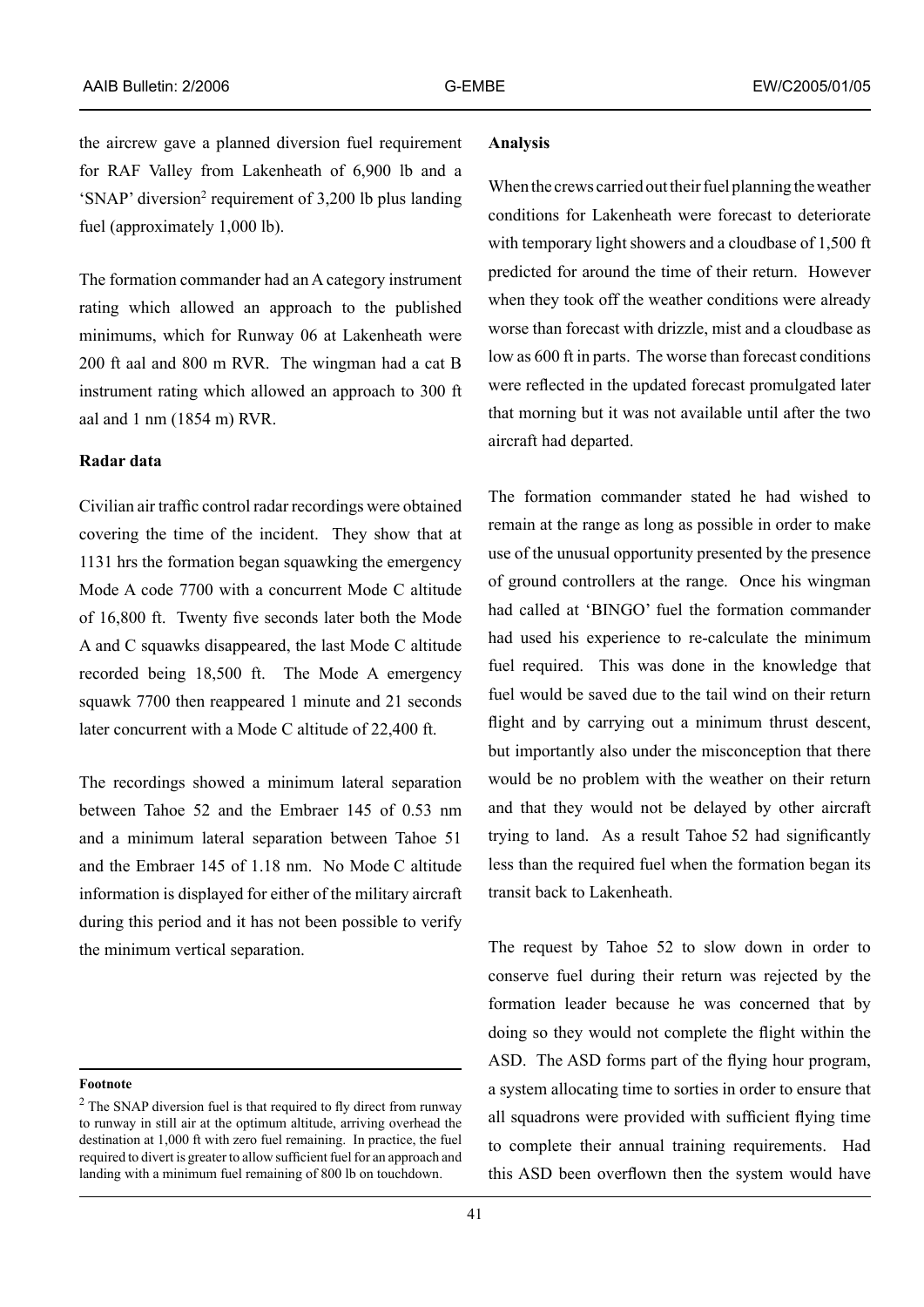required a cut in the duration of another sortie. The formation commander had another flight that afternoon and did not wish to reduce its duration by exceeding the ASD in the morning, nor did he want the additional time to be deducted from a colleague's sorties instead.

The formation commander considered they were also unable to conserve fuel by flying at a higher altitude as this would have put the aircraft into upper airspace and therefore under radar control, with any vectors imposed outweighing the benefit of any fuel saving at this altitude.

It was quite normal for the wingman in a formation to use more fuel than the formation leader due to the necessity to manoeuvre more in order to maintain position. In this incident, whilst the main fuel problem existed with Tahoe 52, the formation commander was also below his required fuel state during the return transit.

By the time the formation was about 50 nm from Lakenheath the formation commander was aware of the worse than expected weather conditions, including the fact that the cloudbase was now as low as 800 ft. Futhermore, he was aware that there were eight other aircraft operating in the area of the airfield. The formation commander however continued to believe that the aircraft would be able to land at Lakenheath despite the conditions and their low fuel state. The pressure started to increase when the formation was given extended radar vectors by ATC in order to provide adequate spacing between aircraft recovering to the airfield. This had not been anticipated by the formation commander and he received conflicting information from ATC as to the extent of the delay. Crucially, ATC had responded at one point that there would be "negative delay" and this contributed to his continuing view that they would have adequate fuel to land at Lakenheath.

It appears that Lakenheath ATC were under pressure due to the deteriorating weather. Their requirement to maintain a 10 nm separation between landing aircraft (excepting those within the same formation) provided protection of approach aids for aircraft carrying out instrument approaches. The formation commander considered the reduced separation of 6 nm between his wingman and the F15C was likely to lead to a go-around. He decided to divert when he heard another aircraft go around at the same time as the SOF advised that the cloudbase was at 300 ft aal and reducing.

When the formation elected to divert, Tahoe 52 had 1,900 lb less than the planned diversion fuel of 6,900 lb and only about 1,000 lb above the SNAP diversion fuel requirement. Tahoe 51 had an additional 200 lb of fuel on board. It is understandable, therefore, that foremost on their minds was the need to divert to RAF Valley without further delay, by the most direct route and at a suitably high altitude in order to conserve the remaining fuel. Communications taking place between the two aircraft at this time are unclear but they appeared to have ceased operating as a formation, both aircraft setting off on different tracks and soon becoming separated by several miles.

The handover to London Military took one minute to arrange during which time the formation commander had instructed Tahoe 52 on the auxiliary radio to climb to FL240 followed by Lakenheath ATC instructing both aircraft to climb to FL230, later corrected to FL150. None of the replies to these transmissions included the cleared level in the read back, a fact that went unchallenged. Despite replying to the transmission correcting their cleared level to FL150, by the time the aircraft were handed over to London Military Tahoe 52 was already passing FL160 in the climb and both aircraft continued until level at FL230, suggesting the clearance was either misunderstood or ignored.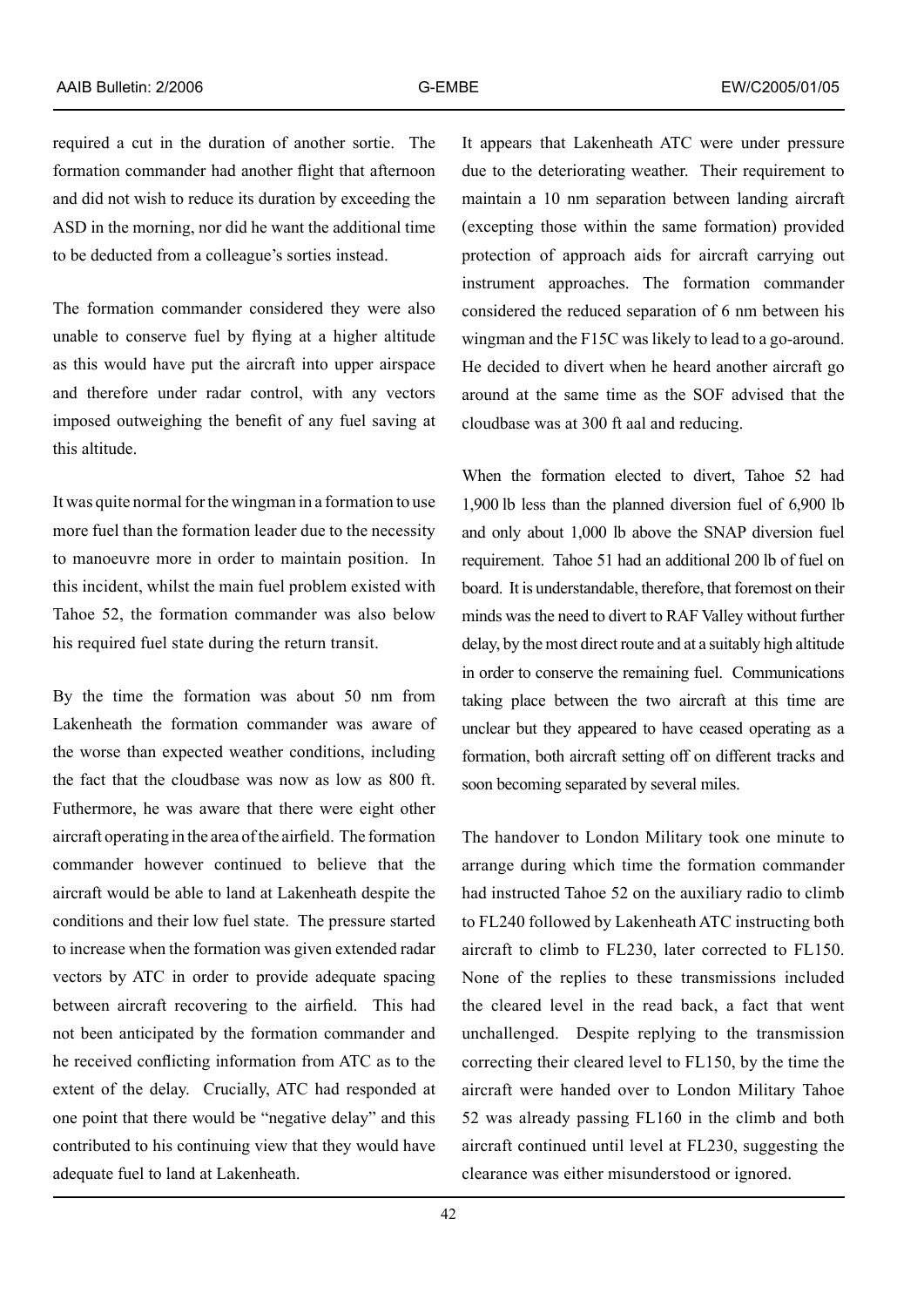The formation commander then mistakenly selected the wrong frequency when handed over to London Military. He thought this might have happened as the frequency selection keypad had the '8' button positioned immediately above the '0' button. However, his mistake was not corrected by the other three flight crew. The resulting delay in having to free call another frequency and then getting the aircraft identified on radar meant that the controller had insufficient time to provide adequate separation between the two military aircraft and the commercial aircraft on the airway.

London Military's attempt to identify the two F15E aircraft was complicated by the fact that on handover neither of them was displaying any secondary radar information. The decision by Tahoe 52 to stop transponding was possibly linked to the fact that Tahoe 51 had resumed responsibility for making the radio calls. Equally, no information was provided explaining why Tahoe 52 had taken over the radio calls during the approach into Lakenheath, except that at the time this happened he had just become the lead aircraft. Certainly it would appear that Tahoe 52 did not inform the formation commander of his intentions or actions on either occasion. The re-appearance of the Mode A and Mode C squawks on both aircraft coincided with the formation leader's request to ATC to squawk emergency.

Comments received raise concerns about the fact that the secondary radar data disappeared as the aircraft entered controlled airspace and only re-appeared once the aircraft had cleared the airway. From the radio transcripts this does not appear to have been intentional on the part of the pilots. In addition it has been suggested that the disappearance was due to a failure of the ground radar, however because the secondary data from the F15E disappeared on more than one ground radar but other aircraft were unaffected, this does not seem to be the case. The absence of the secondary data, through whatever cause, effectively disabled both the ground radar's short term conflict alert and the Embraer 145's TCAS, representing a serious loss in conflict warning and resolution ability for all the aircraft and ATC.

Because Mode C data from the F15E aircraft was not available when the controller warned of the potential conflict, it has not been possible to determine which of the two F15s was seen by the crew of the commercial aircraft. The controller's comment that the conflicting traffic was to the east seems incorrect, whether the comment referred to Tahoe 51 or Tahoe 52, because for both aircraft the commercial traffic was approaching from the west. Reports filed by the military pilots state that the commercial aircraft was not seen at all by Tahoe 52 and that when seen by Tahoe 51, the commercial aircraft was about 1,000 ft below at a range of about 1 to 2 nm. The Embraer 145 commander's view that the F15 seen was only 200 yards away would suggest that he saw Tahoe 52, the closer of the two aircraft, although his impression that the F15 was descending seems to be incorrect.

When asked whether he was aware of the airway, the formation commander stated that he was but that he believed he would have been to the north of it by the time he had climbed through its level. He also stated that he was busy looking out and so was paying little attention to his airborne radar or navigation display and that the systems operator was busy reprogramming the navigation computer for their diversion. This might explain why neither military pilot claimed to have seen the Embraer 145 on their radars. Information available suggests that the formation commander was working particularly hard to try and rectify a rapidly worsening situation, with little evidence of help from the other crew members in the formation.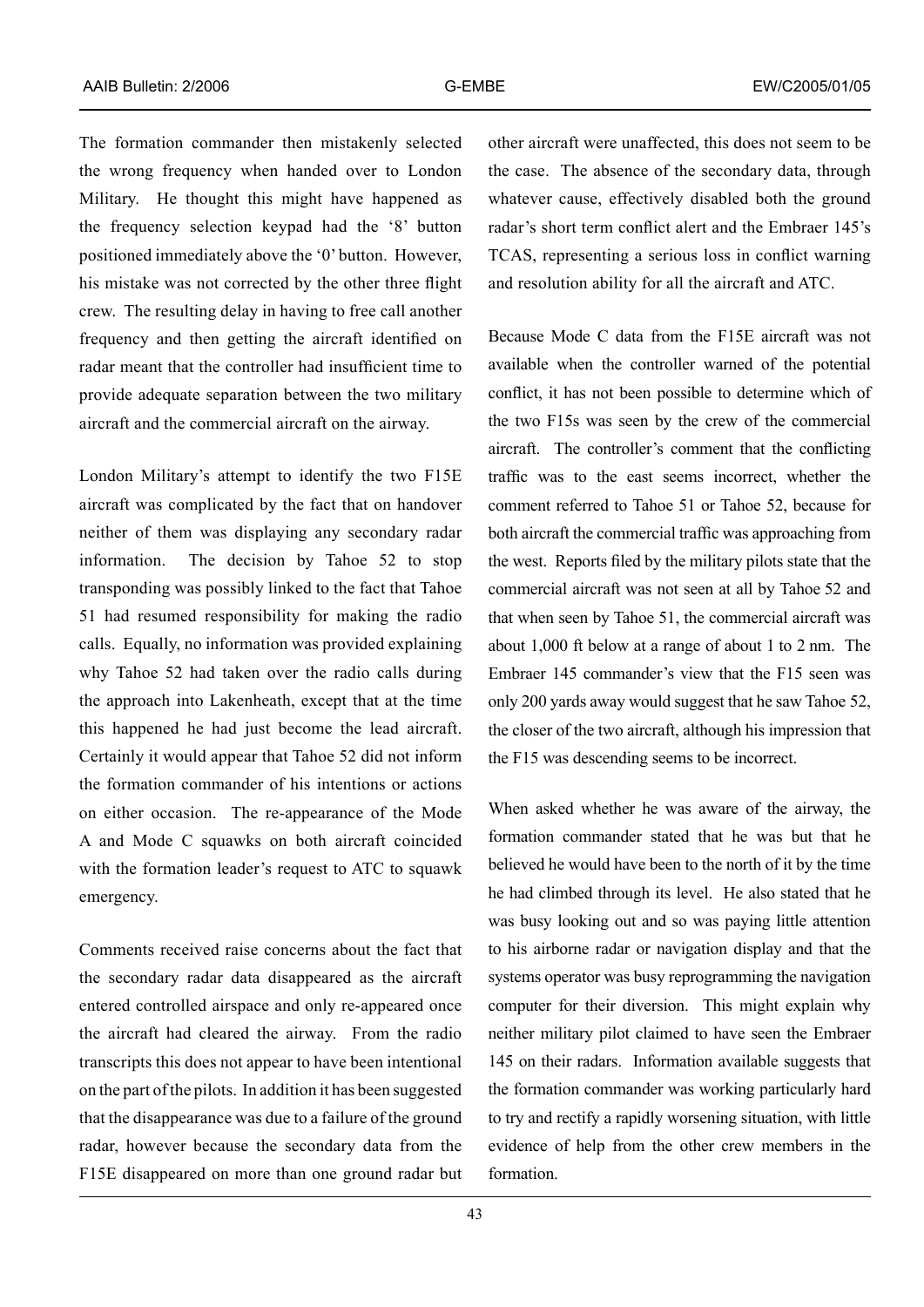Once the F15s had cleared the conflicting traffic, the controller had the task of identifying each aircraft, confirming the full nature of each one's emergency and trying to hand them over to Swanwick Military in order to clear them for further climb. The difficulty in doing so was compounded by trying to ascertain whether the callsign "Tahoe 51" related to a single aircraft or to a formation, and why Tahoe 52 was now ahead by some 10 nm and flying on a different track. This was complicated still further by the audio volume of the landline used in trying to co-ordinate a handover and the pressing need of the aircraft to continue their climb in order to conserve fuel. As a result the formation commander's attempt to select a closer diversion was, in the end overlooked, although the weather at both RAF Cottesmore and Waddington appears to have been unsuitable.

The confusion was not restricted to ATC, who were by then treating both aircraft as single callsigns. When Tahoe 51 was cleared to climb to FL300, Tahoe 52 also began a climb despite being miles away and cleared only to maintain FL230. Finally, ATC were able to provide the necessary clearance to both aircraft to climb to their required level and there seems to have been no further reported problems during their recovery into RAF Valley.

### **Previous events**

In carrying out this investigation it has become apparent that there have been previous incidents involving loss of separation between aircraft due to confusion between ATC and military aircraft operating in formation. In particular the AAIB carried out an investigation (Ref: EW/C2000/11/05) in November 2000 in which an Airprox occurred between a civilian airliner in controlled airspace and an F15E. This investigation made recommendations about radio and secondary radar procedures for military aircraft transiting in formation.

As a result, military aircraft within the UK are required to fly within 100 ft vertically and 1 nm horizontally of each other when operating as a formation, using one callsign and one transponder only.

A further incident was highlighted (Airprox Report No 102/02) in which an RAF Jaguar aircraft pulled up from low level in order to conserve fuel when returning to base at minimum fuel level without first being identified by ATC. This too resulted in an Airprox with a civilian airliner.

### **Conclusion**

On departure from Lakenheath there was cloud significantly lower than the 1,500 ft forecast lowest cloud for the time of take-off in the TAF issued to the crews to plan their mission. This unforecast weather deterioration could have been assessed as reinforcing the plan to depart Otterburn with Valley diversion fuel. However, the incorrect assessment of the weather conditions for the aircrafts' return led to their departure from Otterburn range with less than the planned diversion fuel requirements, but sufficient fuel for a 'SNAP' diversion.

The decision to divert due to the unforecast poor weather and extended ATC vectoring encountered on their return was left too late. The formation commander continued in the hope that they would be able to land at Lakenheath despite their obviously low fuel state, delayed approach and deteriorating weather. This in turn resulted in an extremely high workload for the crews, in particular for the formation commander.

Lakenheath ATC's shortfall in not communicating the transponder code change requested by London Military contributed to the subsequent radar identification problems near civil controlled airspace. Moreover, working under pressure, the formation commander